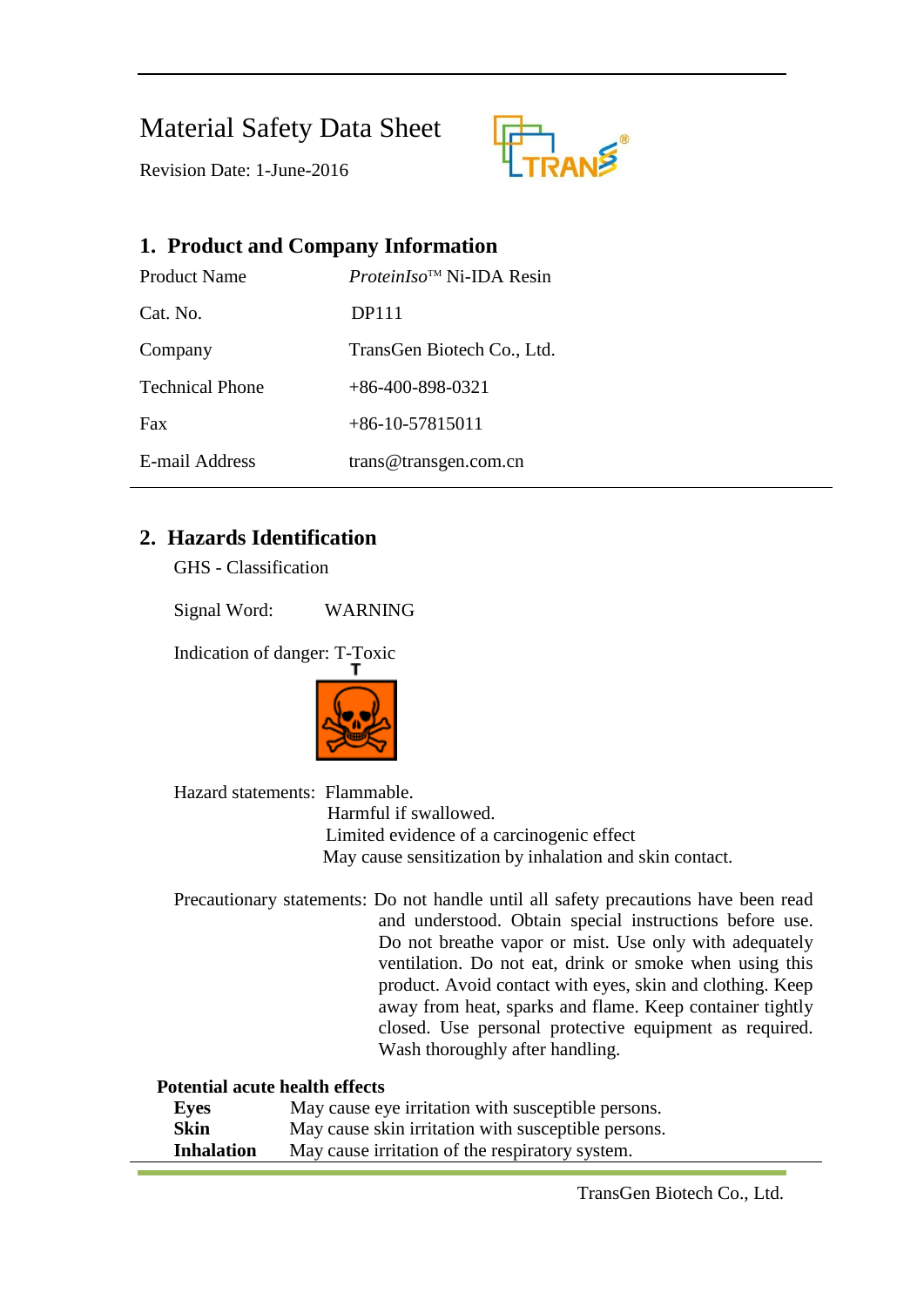**Ingestion** Ingestion may cause irritation to mucous membranes.

## **3. Composition**

| <b>Chemical Name</b>  | CAS-No        | Weight % |
|-----------------------|---------------|----------|
| Ethanol               | $64 - 17 - 5$ |          |
| Nickel (II) chloride, | 7791-20-0     | 0.25     |
| hexahydrate           |               |          |

We recommend handling all chemicals with caution.

### **4. First Aid Measures**

| General advice | In the case of accident or if you feel unwell, seek medical<br>advice immediately (show the label where possible).      |
|----------------|-------------------------------------------------------------------------------------------------------------------------|
| Eye contact    | Rinse thoroughly with plenty of water for at least 15 minutes,<br>lifting lower and upper eyelids. Consult a physician. |
| Skin contact   | Wash off immediately with plenty of water for at least 15<br>minutes.                                                   |
| Inhalation     | Move to fresh air.                                                                                                      |
| Ingestion      | Never give anything by mouth to an unconscious person. If<br>symptoms persist, call a physician.                        |

Notes to physician Treat symptomatically.

## **5. Fire-Fighting Measures**

| Suitable extinguishing media | Water spray. Carbon dioxide $(CO_2)$ . Foam. Dry<br>chemical                                    |  |
|------------------------------|-------------------------------------------------------------------------------------------------|--|
| for firefighters             | Special protective equipment Wear self-contained breathing apparatus<br>and<br>protective suit. |  |

#### **6. Accidental Release Measures**

| Personal precautions      | Use personal protective equipment.                    |
|---------------------------|-------------------------------------------------------|
| Methods for cleaning up   | Soak up with inert absorbent material.                |
| Environmental precautions | Prevent further leakage or spillage if safe to do so. |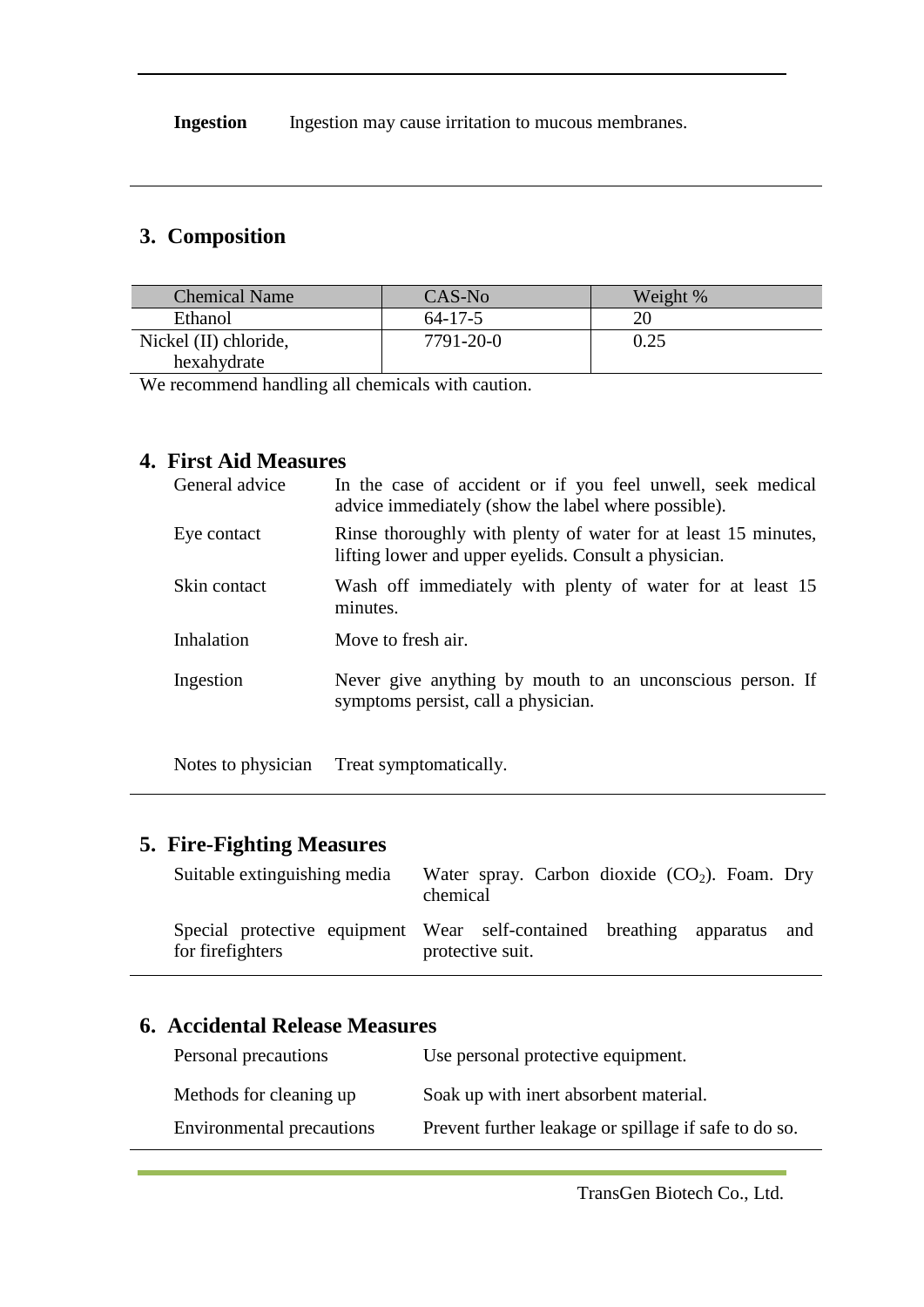#### **7. Handling and Storage**

| <b>Handling</b> | Always wear recommended Personal Protective                                           |
|-----------------|---------------------------------------------------------------------------------------|
|                 | Equipment. No special handling advice required.                                       |
|                 |                                                                                       |
| Storage         | Keep in a dry, cool and well-ventilated place. Keep<br>in properly labeled containers |

#### **8. Exposure Controls/Personal Protection**

Exposure limits:

| <b>Chemical Name</b>                 | <b>OSHA PEL</b><br>TWA) | <b>OSHA PEL (STEL)</b> | <b>ACGIH OEL</b><br>(TWA) | <b>ACGIH OEL</b><br>(STEL) |
|--------------------------------------|-------------------------|------------------------|---------------------------|----------------------------|
| Ethanol                              | 1900 mg/ $m^3$          | none                   | $1000$ ppm                | none                       |
| Nickel (II) chloride,<br>hexahydrate | none                    | none                   | none                      | none                       |

## **9. Physical and Chemical Properties**

General Information

Form: liquid

Water solubility: soluble

Others: No information available.

## **10.Stability and Reactivity**

| Stability          | Stable under normal conditions |
|--------------------|--------------------------------|
| Materials to avoid | No data available              |
| Polymerization     | None under normal processing.  |

## **11.Toxicological Information**

| <b>Chemical Name</b>  | $LD50$ (oral, rat/mouse)  | $LD50$ (dermal.rat/rabbit) | $LC50$ (inhalation, rat/mouse) |
|-----------------------|---------------------------|----------------------------|--------------------------------|
| Ethanol               | 11500-7060 mg/kg (Rat)    | no data available          | $64,000$ ppm/4hr               |
| Nickel (II) chloride. | $105 \text{ mg/kg}$ (Rat) | no data available          | no data available              |
| hexahydrate           |                           |                            |                                |

|                          |  |                              | persons. |  |  |                                           |
|--------------------------|--|------------------------------|----------|--|--|-------------------------------------------|
| Eves                     |  |                              |          |  |  | May cause eye irritation with susceptible |
| Potential Health effects |  |                              |          |  |  |                                           |
|                          |  | Principle Routes of Exposure |          |  |  |                                           |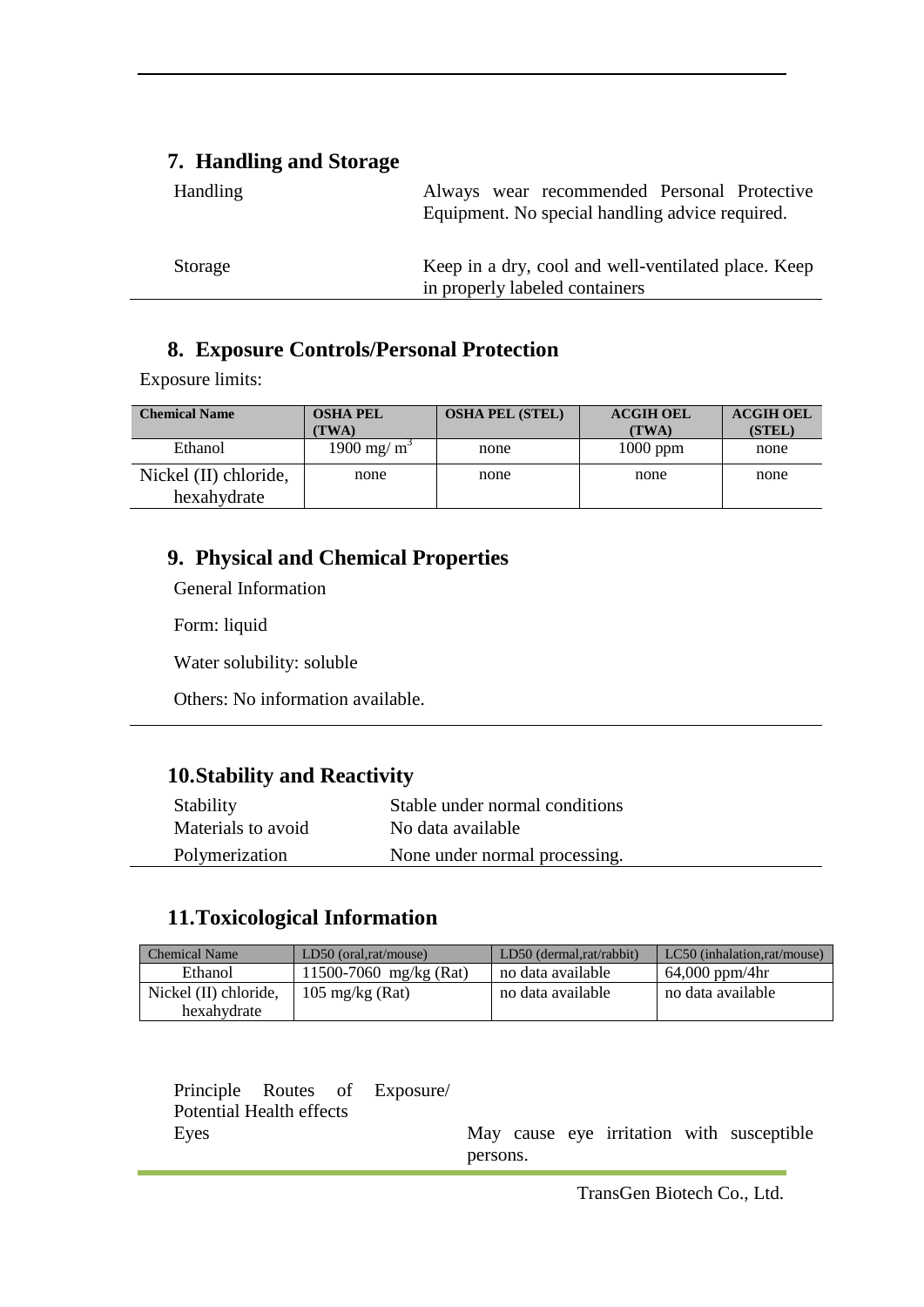| Skin<br>Inhalation    | May cause skin irritation with susceptible<br>persons.<br>May cause irritation of the respiratory system. |
|-----------------------|-----------------------------------------------------------------------------------------------------------|
| Ingestion             | Ingestion may cause irritation to mucous<br>membranes.                                                    |
| Carcinogenic effects  | None.                                                                                                     |
| Mutagenic effects     | None.                                                                                                     |
| Reproductive toxicity | None.                                                                                                     |

#### **12.Ecological Information**

|                        | Ecotoxicity effects   No information available. |
|------------------------|-------------------------------------------------|
| Mobility               | No information available.                       |
| Biodegradation         | No information available.                       |
| <b>Bioaccumulation</b> | No information available.                       |

## **13.Disposal Considerations**

Dispose of in accordance with local regulations.

## **14. Transport Information**

| <b>IATA</b><br>Proper shipping name | Ethanol solution |
|-------------------------------------|------------------|
| Hazard class                        | 3                |
| <b>Subsidiary Class</b>             | none             |
| Packing group                       | Ш                |
| $UN-N0$                             | 1170             |

### **15. Regulatory Information**

International Inventories | Complies

Hazard symbols: Harmful

Risk phrases: Flammable.

Harmful if swallowed.

Limited evidence of a carcinogenic effect.